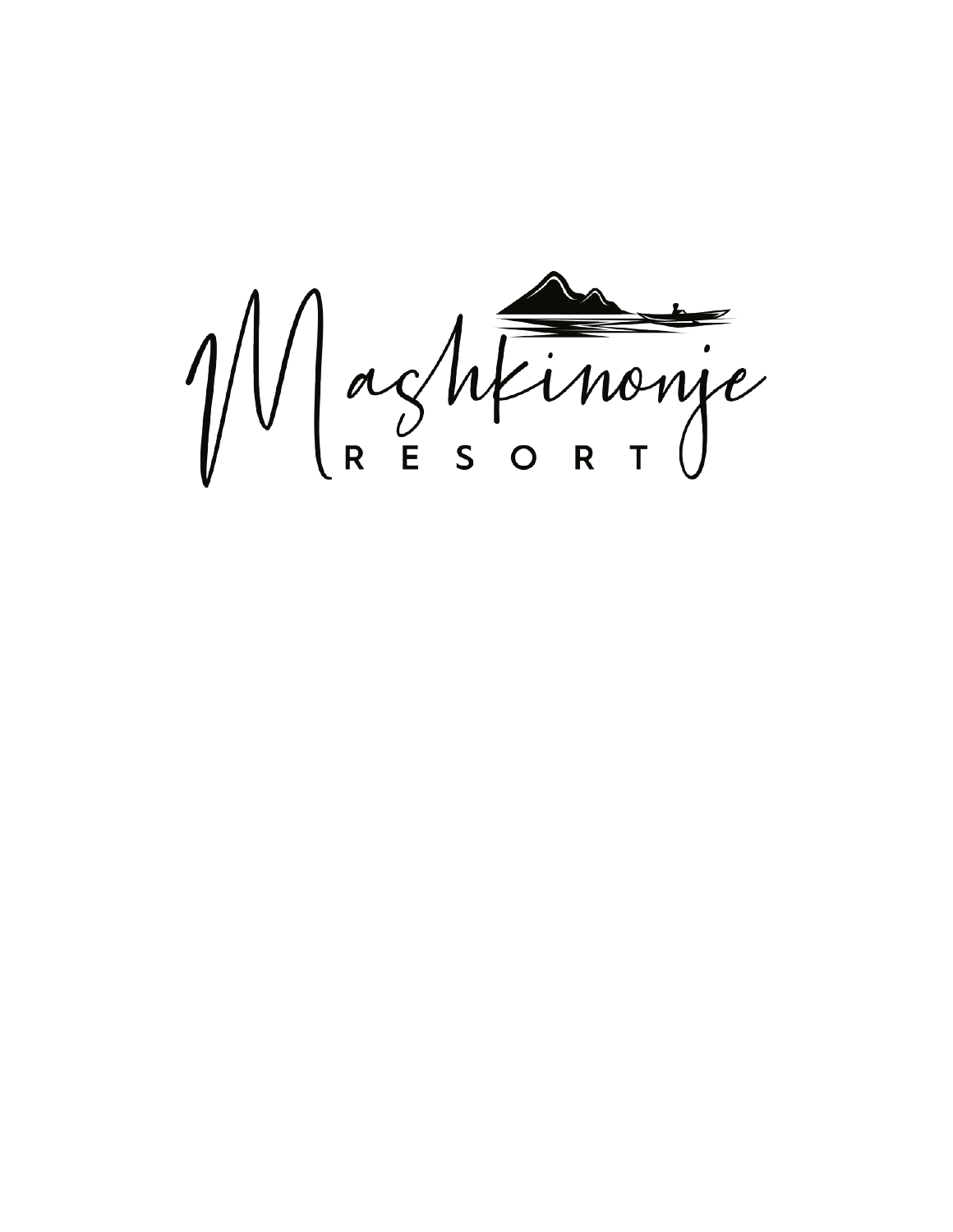

### WELCOME

Thank you for choosing Mashkinonje Resort.

Before you settle in and get comfortable, we would like to make you aware of the Resort Rules. Understanding and complying with our rules will make for a comfortable and fun stay for everybody!

Please ensure you **read and fully understand the rules** at the beginning of your stay. If anything is unclear, please contact us so we can explain in further detail to avoid any misunderstandings and avoid any unanticipated charges upon check out.

#### **OFFICE** 9-5 Daily

If we are away from the office and you need assistance please text any of the following:

Andrew: 416-414-6836 Lise: 705-594-9330 Luc 705-825-3031

Include: cottage number, name & message

(please contact us after hours ONLY if urgent)

In case of emergency, call 9-1-1.

Our address is: 566 Musky Island Road Lavigne, ON

The closest hospital is in Sturgeon Falls which is about 30 minutes away.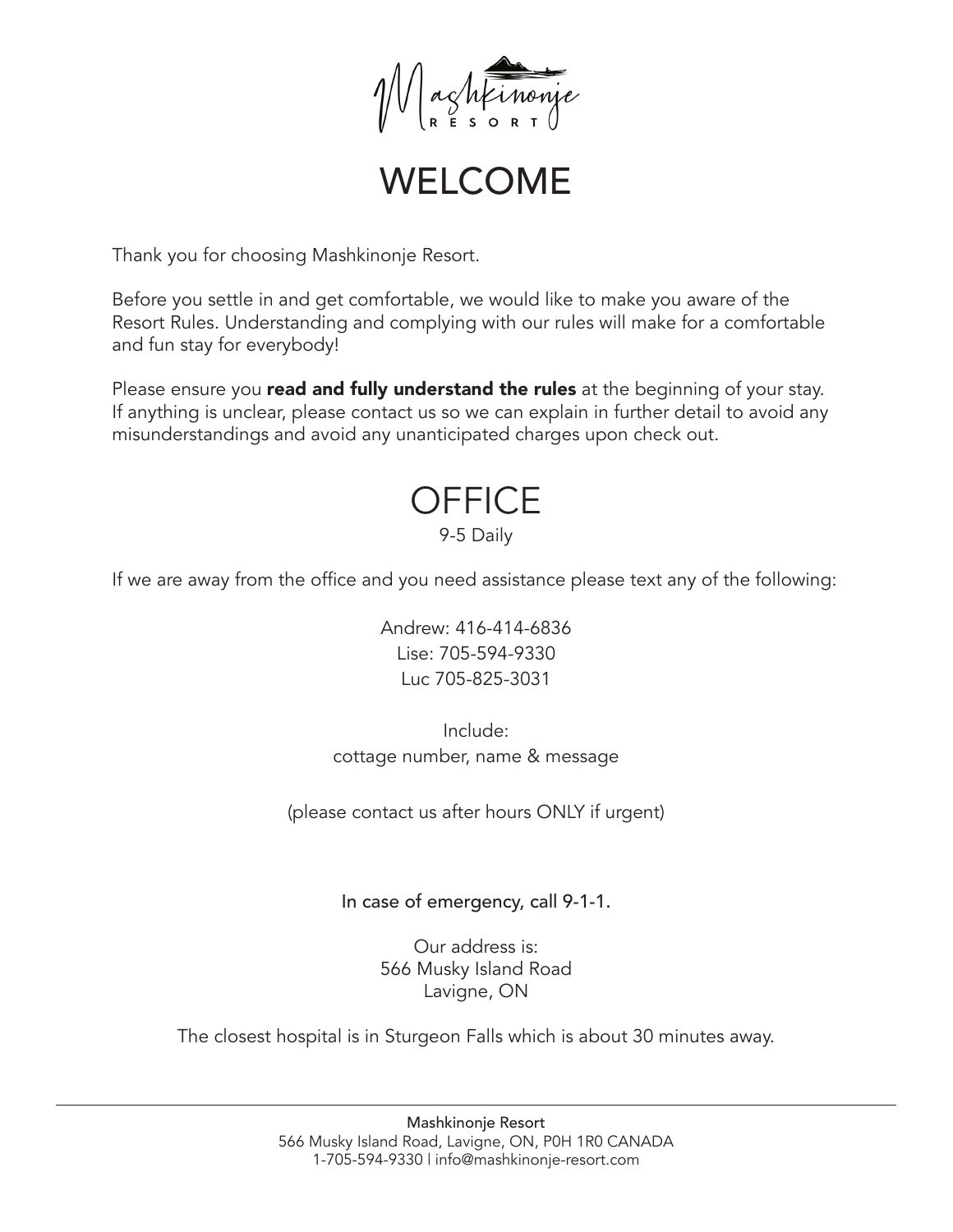

### COVID-19 PANDEMIC

- As Ontario has started easing restrictions, we continue to follow the Provincial guidelines and check regularly for updates.
- Ensure to wash/disinfect your hands regularly.
- Sanitizer bottles have been placed in several locations throughout the property.
- If you experience any symptoms during your stay, please contact the local health department immediately at 1-866-522-9200.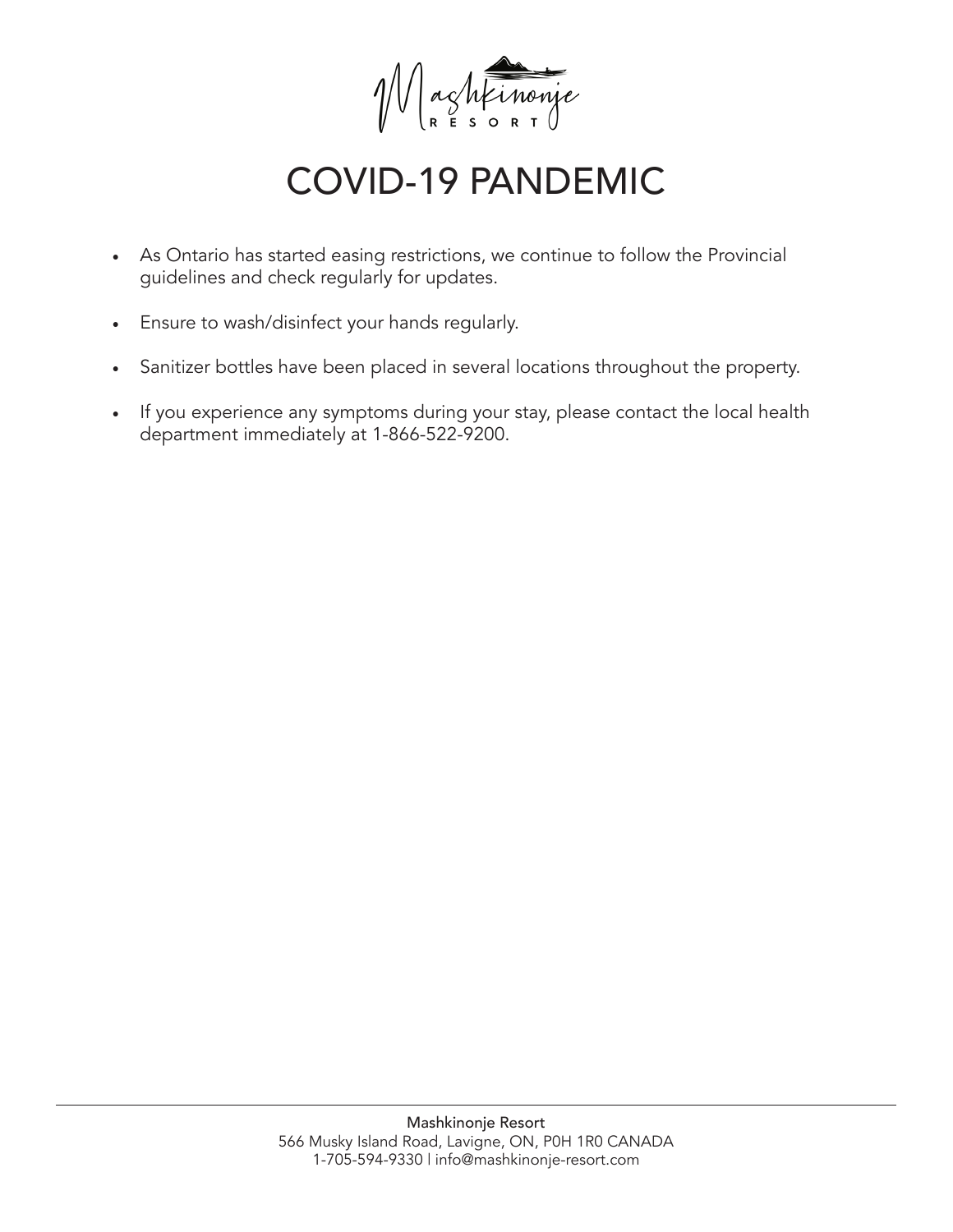

### **CLEANLINESS**

Thank you for your thoughtfulness and consideration in leaving the cottage (inside and out) clean and tidy, as it was upon your arrival.

- Insects and wildlife are a part of cottage country. Please discourage them by keeping doors closed.
- Please use the FISH HOUSE for cleaning fish, NOT your cottage. There will be a \$150 fee if fish is cleaned in the cottage.
- Each cottage has a broom, dustpan, mop, dish soap and cleaning products (under the kitchen and/or bathroom sinks). If any products run out during your stay, please let us know so we can replace them.
- Please clean any spills in the oven, fridge or microwave.
- OUR SEPTIC SYSTEM IS VERY SENSITIVE. Be careful not to wash food remains down the drain. Please throw any kitchen scraps into the garbage.
- To simplify the inventory process, please return any kitchen items back to where you originally found them.

#### Please:

- Do not smoke (anything) in the cottages. (\$350 cleaning fee)
- Never leave your pet unattended in the cottage.
- Do not let your pet on the furniture. (\$150 cleaning fee)
- Pick up after your pet.
- Do not clean fish in the cottage use the Fish House. (\$150 cleaning fee)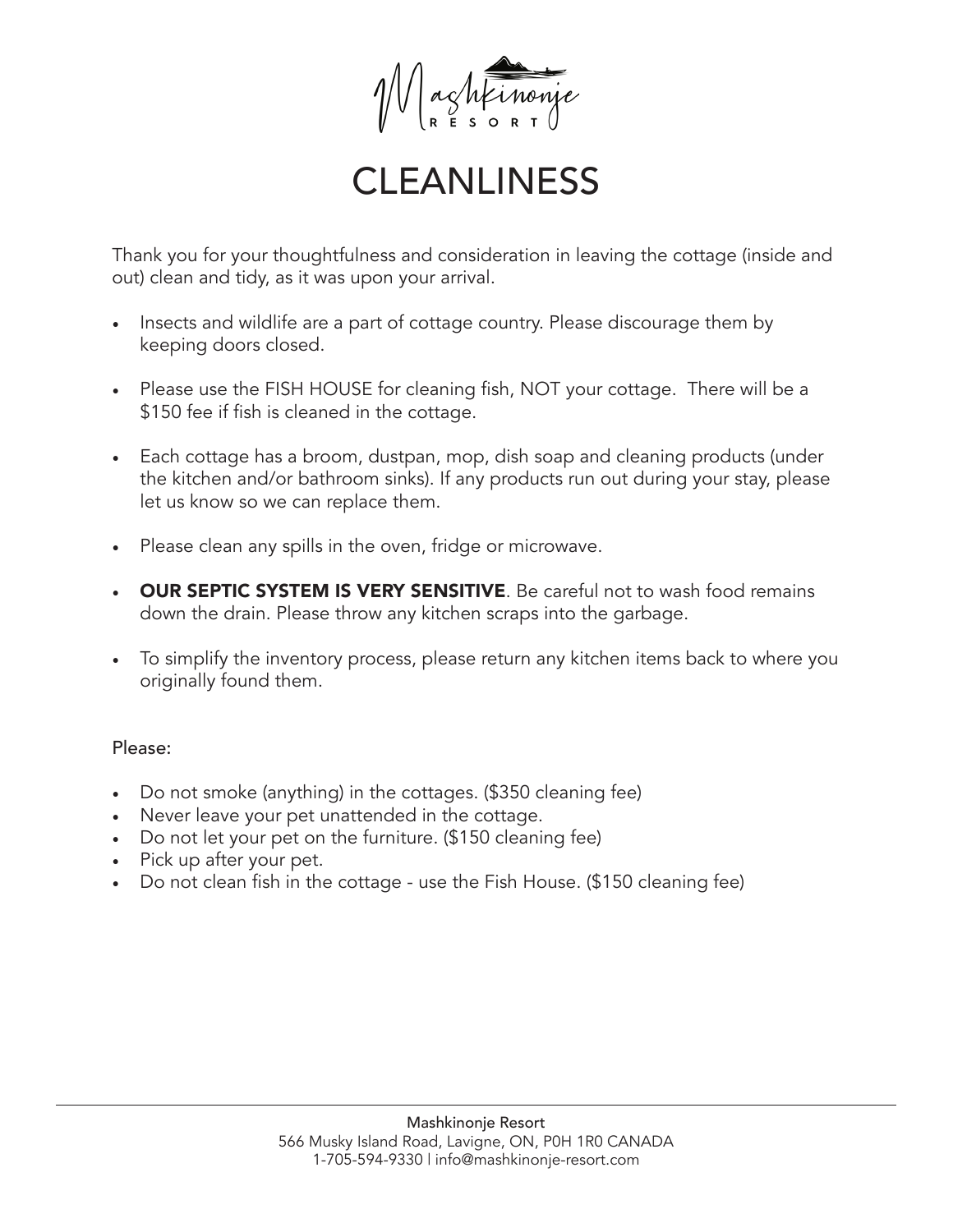

### SMOKING

We thank you in advance for not smoking in the cottages. Our cottages and Entertainment Area are smoke-free zones, electronic or otherwise. This is important to us in order to keep our property in the best condition possible.

- You are welcome to smoke outside but please do not throw cigarette butts onto the property. Ashtrays have been provided for each cottage. If you are missing an ashtray and require one, please contact one of the staff.
- If any excessive cleaning is required after your departure or there is evidence that guests were smoking in the cottage, a \$350 +HST charge will apply.

# **NOISE**

We hope you have lots of laughter and fun times during your stay! However, please be mindful of fellow cottagers and keep noise to a minimum.

Music or loud noise of any kind is not permitted between 11 p.m. and 8 a.m.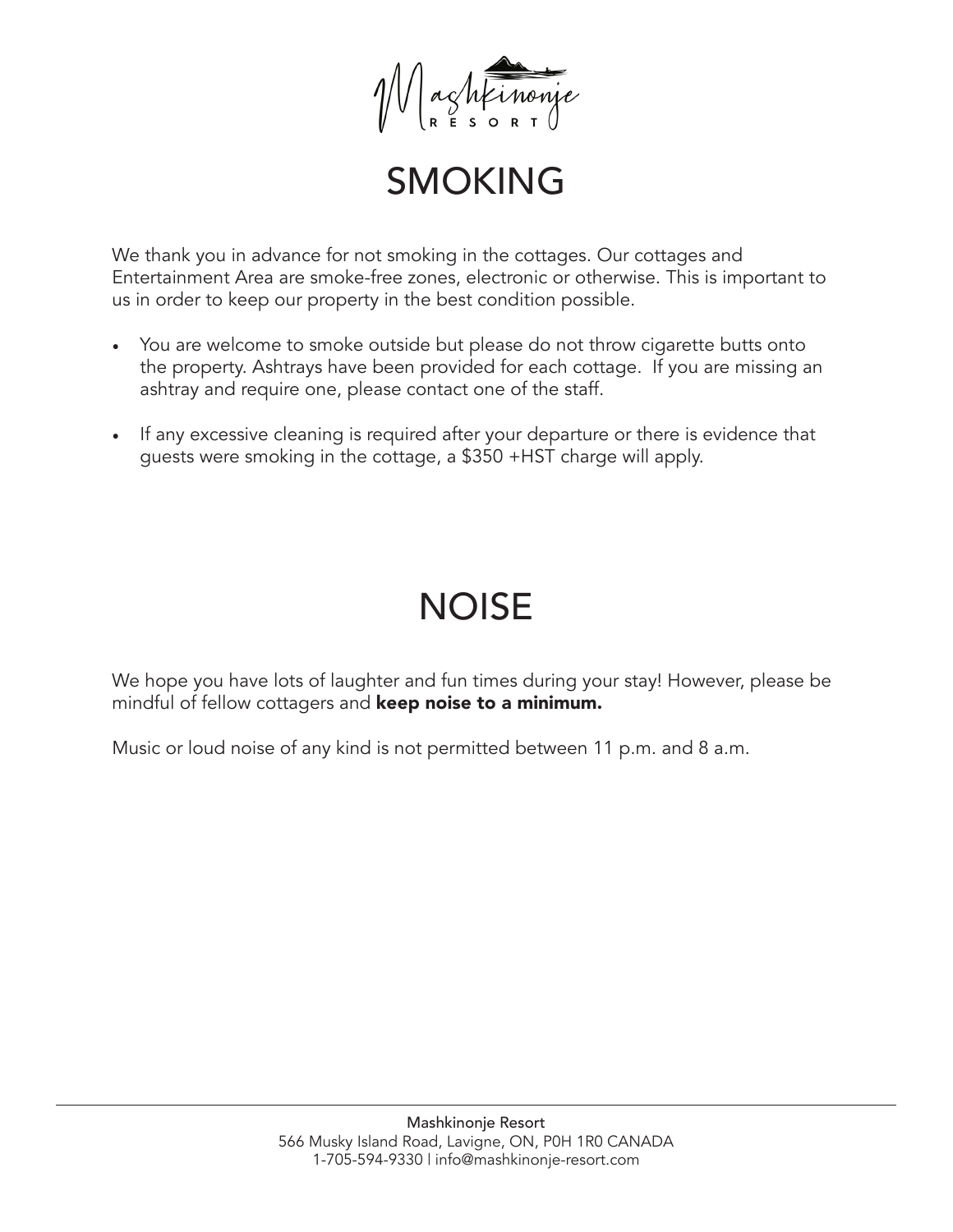

# GARBAGE, RECYCLING & SEPTIC SYSTEM

We like to do our bit for the environment, and we ask that our guests do the same!

- Please place garbage in the cans located outside your cottage. Ensure the lid is securely fastened.
- Please place recyclable items in bin outside. Acceptable items include:
	- Paper
	- Aluminum cans
	- Plastic containers (symbols #1-7)
	- Cans (lids removed)
	- Glass bottles and jars (lids removed)
	- Plastic containers (symbols #1-7)
- Staff check garbage & recycling periodically. If they are full, let us know and we can empty your bins. Alternatively, or you may take the garbage, recycling & beer cans to the communal recycling bins or trash cabin found next to the large white tent.

#### OUR SEPTIC SYSTEM IS VERY SENSITIVE.

Please do not flush any items other than toilet paper down the toilet. Trash cans have been provided in all washrooms for paper towels, tissue, tampons, pads, hair, etc.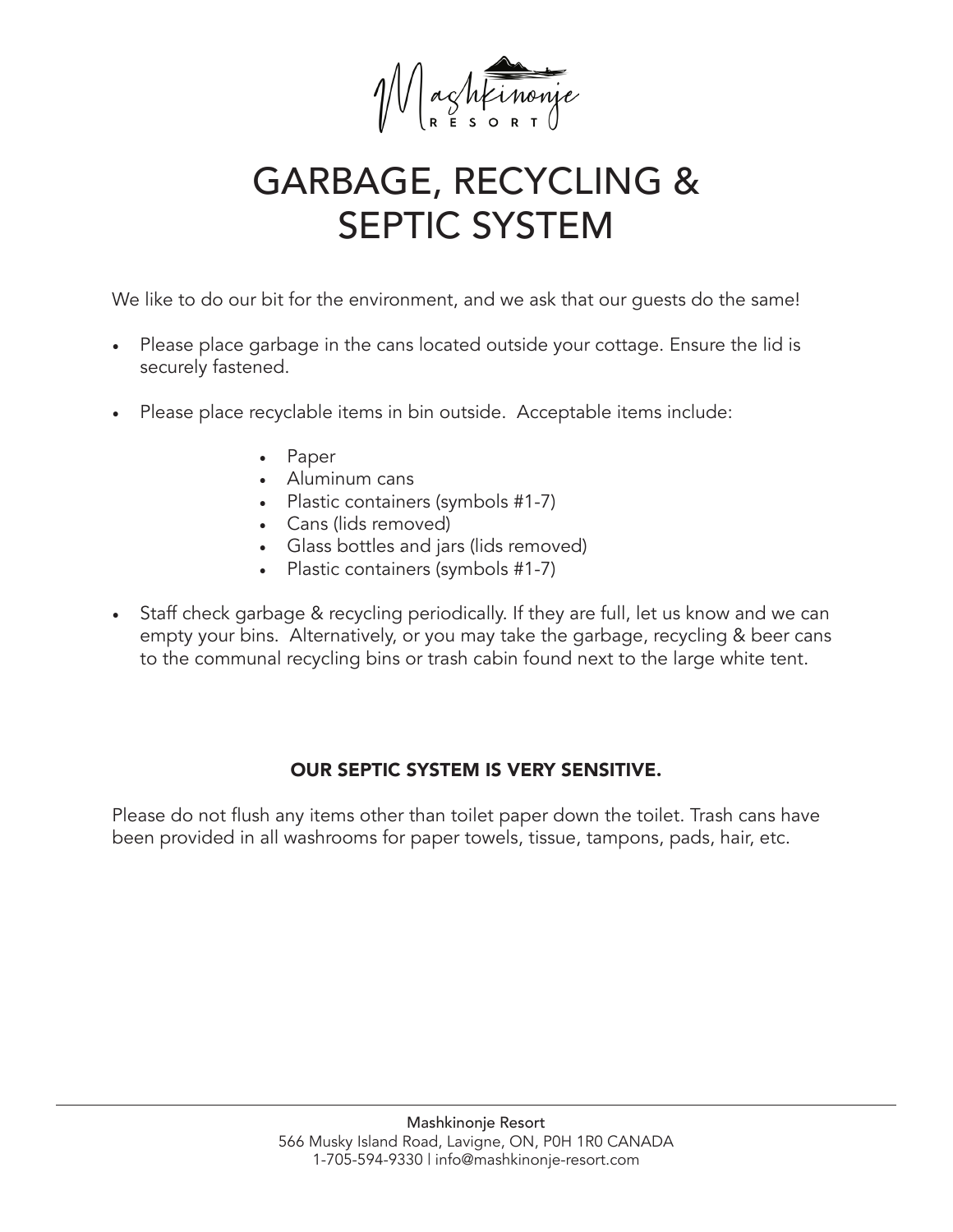

**PETS** 

Pets are welcome at our resort! If you're staying here with your furry friend, there are some things we'd like you to help us out with to ensure a smooth stay for everyone.

Pet fee is \$10/day or \$50/week

- We know you love your pet, but we ask that you please **don't let them up onto** the furniture (sofas and beds). If you are not able to keep them off, please being covers to protect our furniture.
- •
- Guests are responsible for **cleaning up after their pets**.
- Ensure to supervise your pets at all times.
- Pets are not to be left unattended inside the cottage unless crated.
- If pet odors persist after your stay, a cleaning charge of \$150 will be processed through the credit card on file.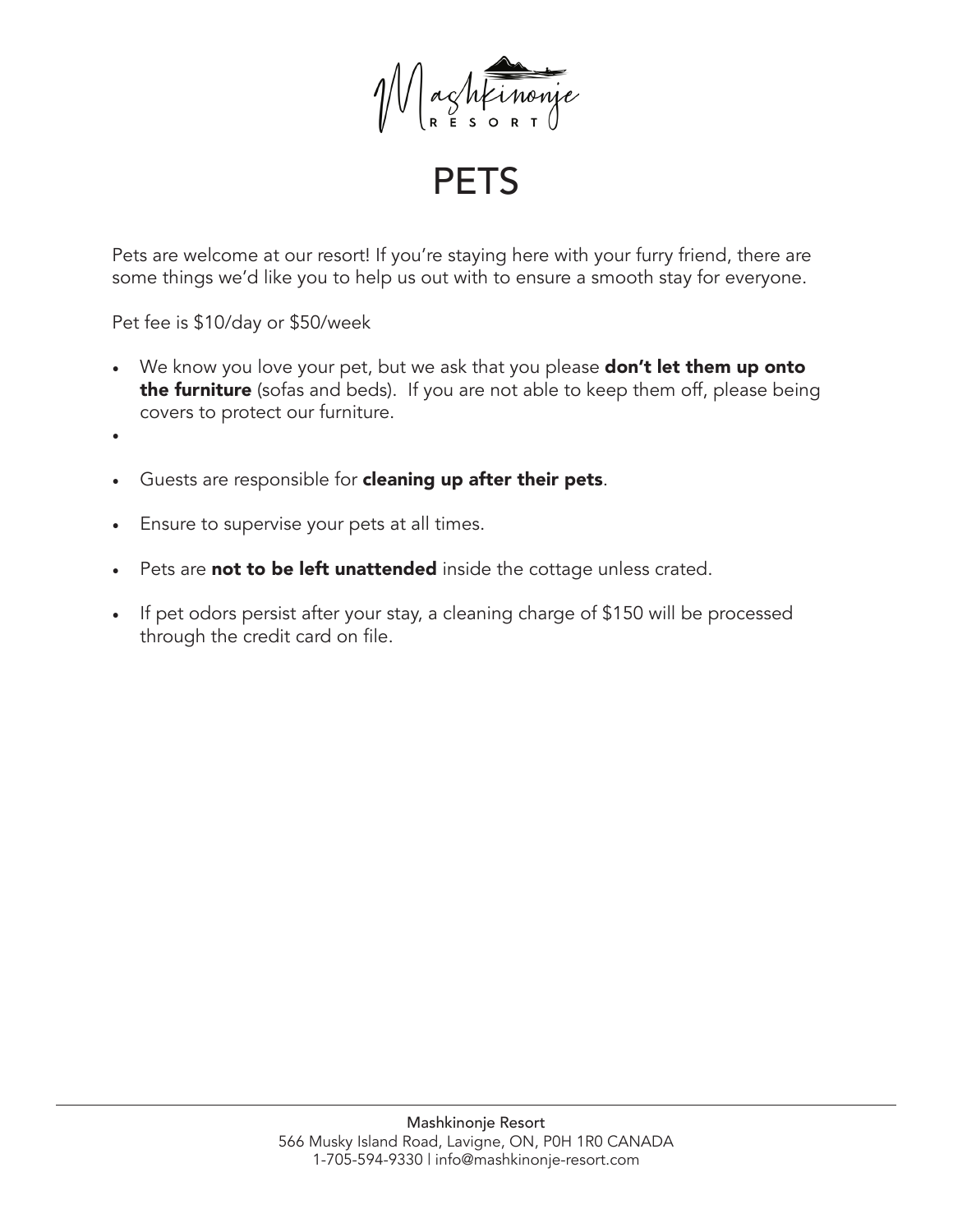Waghtinonie

# HEATERS & AIR CONDITIONERS

To help the environment, please ensure that all windows and doors are closed when heaters or air conditioners are in use.

Turn off heaters and air conditioner when you are not inside of your cottage in order to preserve energy.

## BARBEQUES & UMBRELLAS

We provide a barbeque with a full-size propane, squirt bottle and cleaning brush to cook up a storm!

- Be sure to **clean the barbecue after use**, it's much more difficult to clean the next day!
- Let us know if you are out of propane and need a replacement tank.

Each cottage has been provided with an umbrella.

- Please **close your umbrella** when not in use or in high winds to prevent damage. The weather can change in a matter of minutes here.
- A \$125 replacement charge will be applied in the event that the umbrella becomes damaged.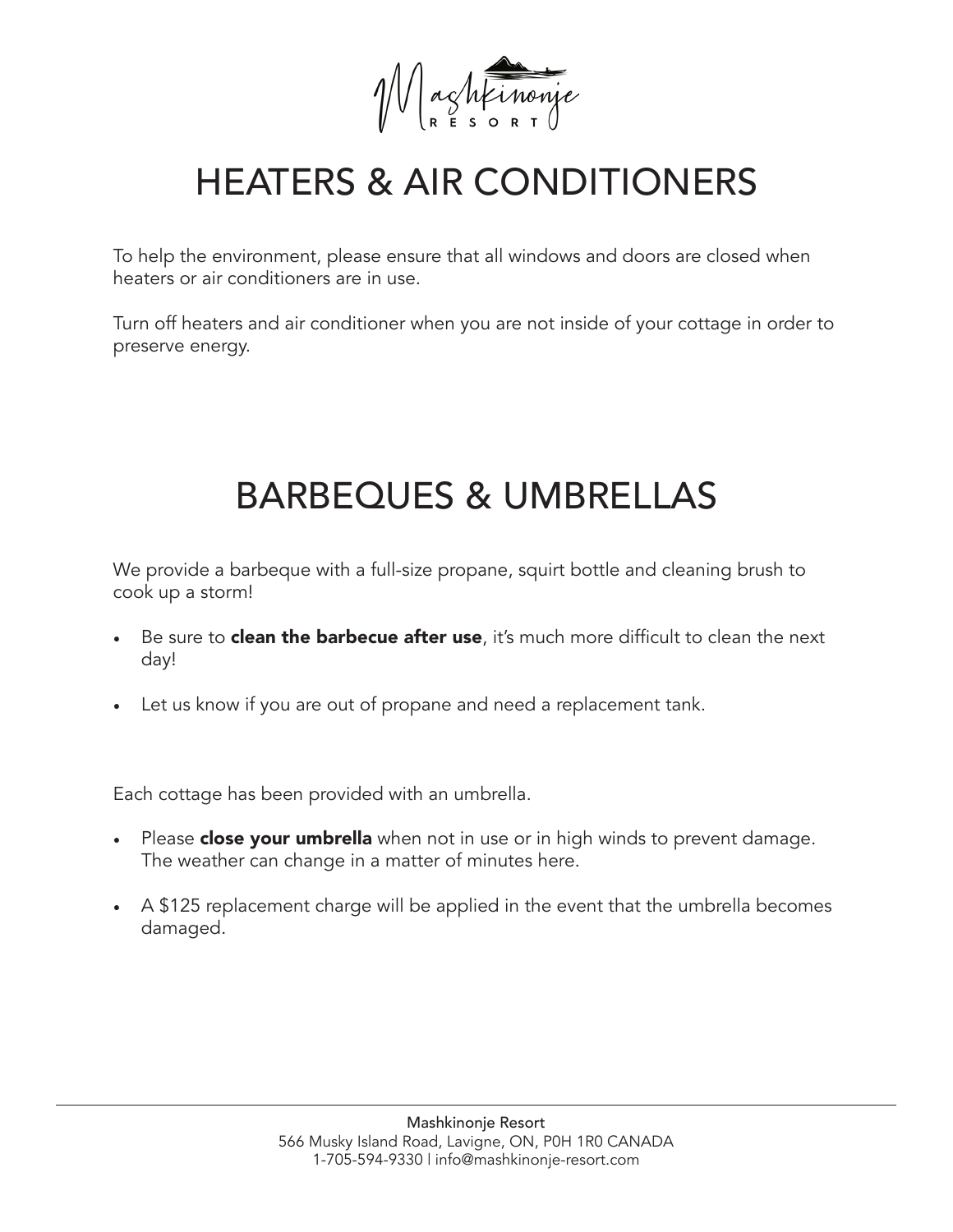

### CHILDREN & SAFETY

We want to keep our resort as child-friendly as possible. That said, parents always have the final responsibility of ensuring their children's safety at all times.

- If you find anything to be unsafe or that requires revision on our property, please contact us at your earliest convenience so we can address the issue.
- Guests are fully responsible for the safety and security of their children at all times, as well as any disturbance caused to other cottagers.
- Children under the age of 12 must be supervised by an adult at all times.
- **Fosure that children do not run on the docks.**

## CAMPFIRES

It's always nice to relax around a campfire on a fine summer evening. Provided that there is no ban on outdoor fires, we encourage you to enjoy your campfire safely, by following a few basic rules.

- Don't make a campfire on windy days.
- Keep the fire in the firepit and at an **average height**.
- Keep an eye on the fire and DO NOT leave it unattended.
- Before walking away, make sure the fire is out and the ashes are cold.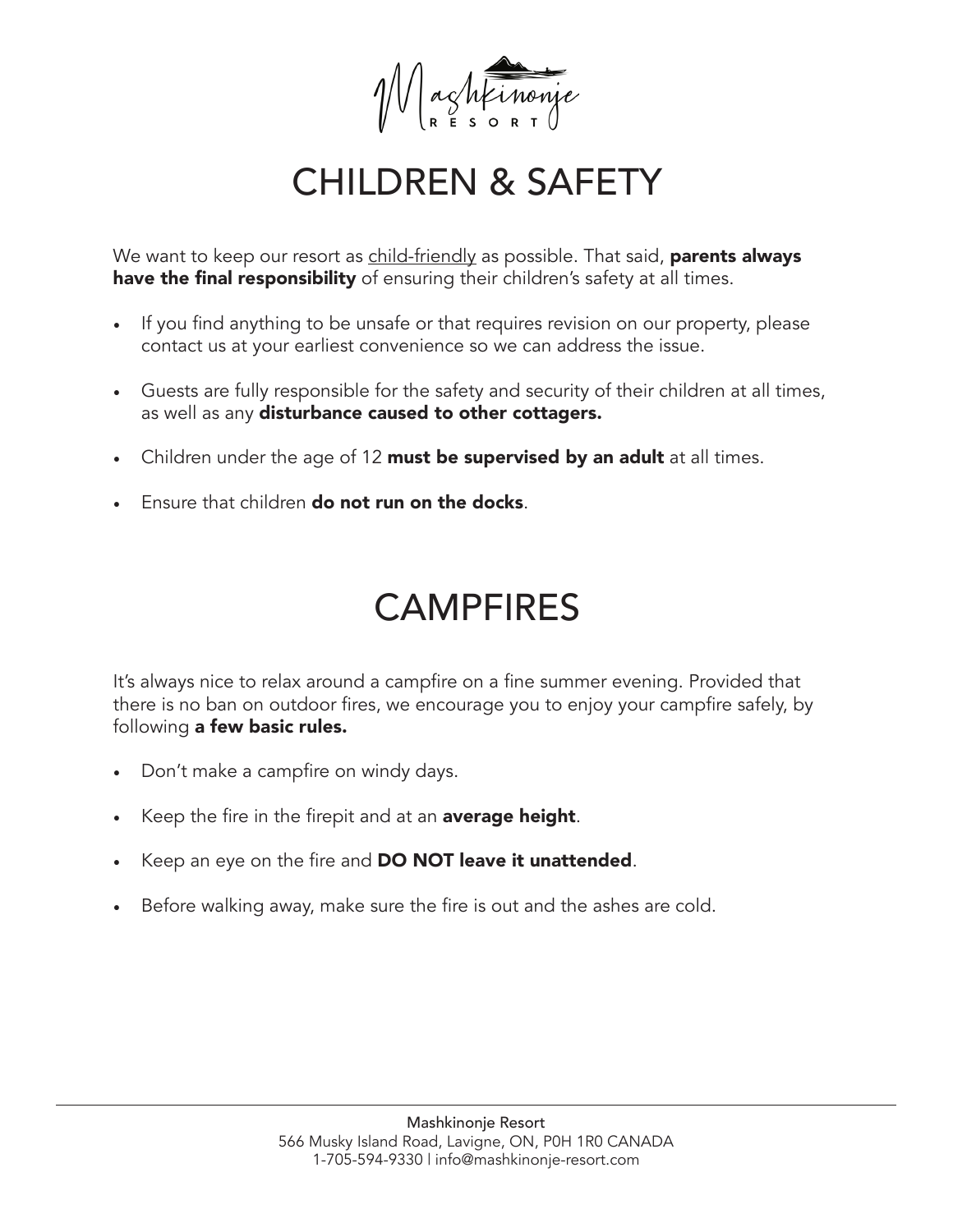

### WATERFRONT

Please take a moment to familiarize yourself with waterfront safety rules.

#### NO LIFEGUARD ON DUTY - THIS IS AN UN-SUPERVISED AREA

- Children under 12 must be accompanied by a guardian, not less than 16 years old at all times
- NO diving off of docks
- NO running on the docks
- While swimming and boating, be cautious of boat traffic
- Never swim alone
- Never swim at night
- All water activities are at users' own risk
- Wear a life jacket at all times on all watercraft
- Cold water can result in hypothermia
- Stay out of the water during stormy weather
- Do not bring glass containers on to the beach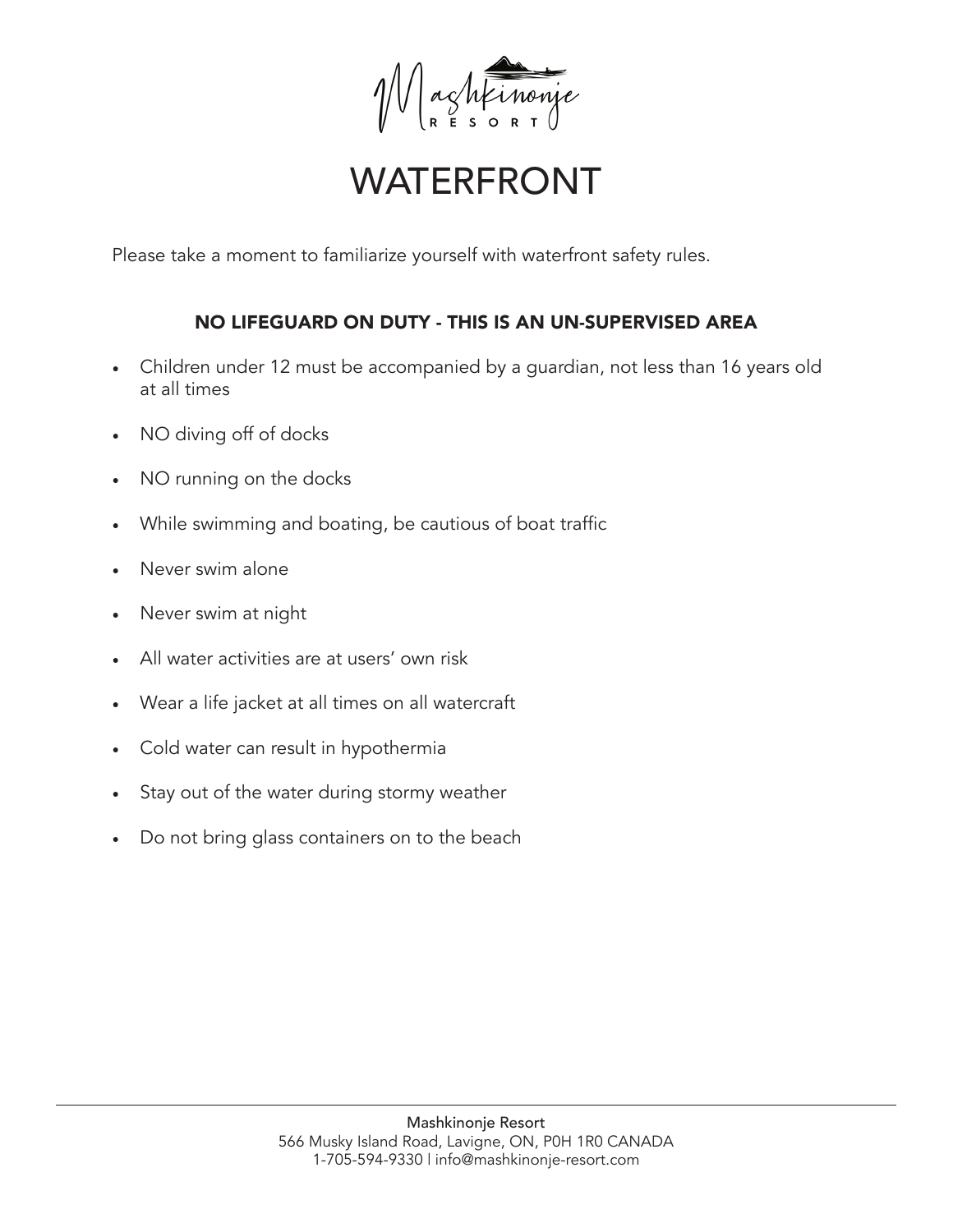

BOATS

#### Personal Boats

Boat Launch: please contact our staff during office hours.

- We are happy to offer you boat launching services.
- Or if you would like to launch your own boat, we will guide you for a safe launch.

#### Rental Boats

Rental boats can be reserved at time of booking. However, if you have not reserved a rental boat and would like to rent a boat during your stay, please contact our staff during office hours for availability and pricing. We can accommodate rentals only on a first come first served basis.

#### We currently have available for rental:

- 1 x 20' Montego Bay Deluxe Pontoon Boat
- 1 x 21' Four Winns 210 Horizon
- 6 x 2022 16' Legend Aluminum Widebody Fishing Boats
- 2 x 2018 16' Legend Aluminum Widebody Fishing Boats

Please refer to the Boat Rental Agreement for rental details.

All operators of Canadian watercraft of any size on Canadian waterways must show proof of competency. Proof of competency can take a number of forms:

- A Canadian Pleasure Craft Operators Card.
- A Completed Rental Boat Safety Checklist.
- Proof of competency from any state that is accredited with the National Association of State Boating Law Administrators (NASBLA).

We highly recommend reserving a boat rental when booking your cottage. Please check with staff for availability and rates.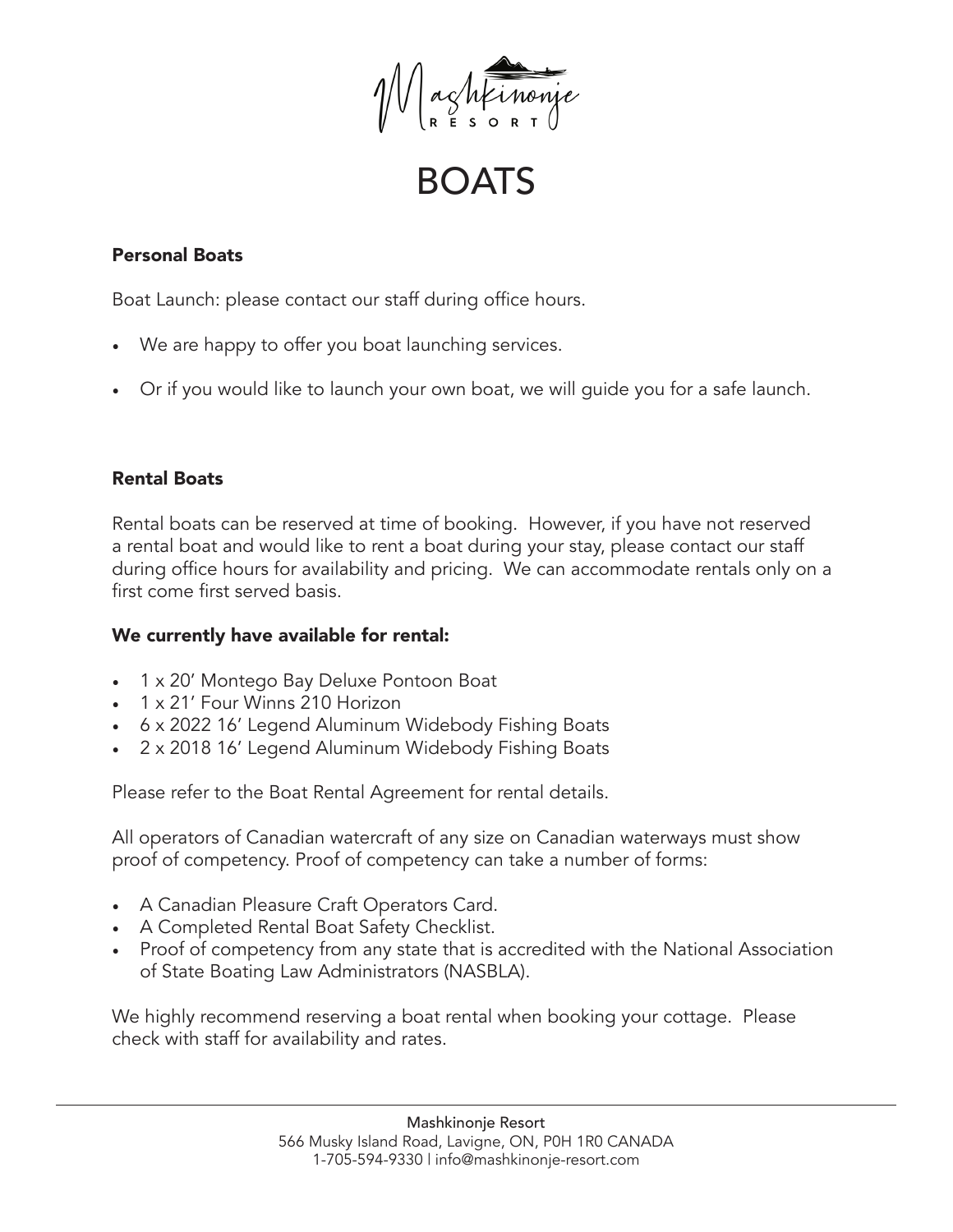

### DAMAGES & BREAKAGES

While we know our guests won't intentionally break anything, we understand accidents can happen. Here is what you need to know about accidental damages or breakages during your stay.

- Always report any accidental damages or breakages in a timely manner, especially before check-out.
- In case of any **accidental damage**, we'll look into the issue internally to decide if and how much the deduction or repair cost will be.